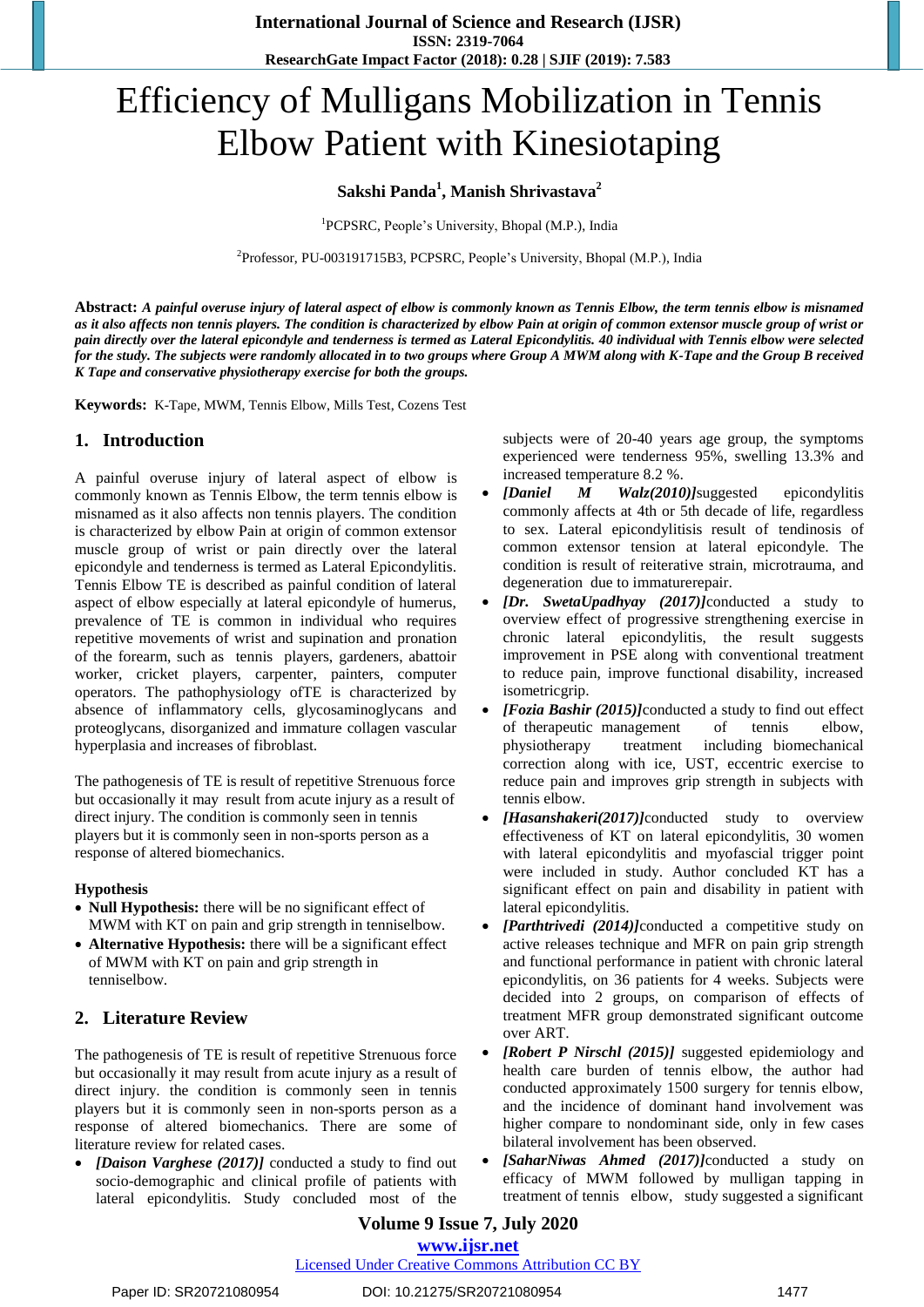improvement in tennis elbow patients in term of lain and function disability.

 *[SedaBaktir (2018)]* conducted a study on effectiveness of low-level LASER phonophoresis and iontophoresis on lateral epicondylitis, author suggested LLLT is effective in pain management only where asiontophoresis helps in pain and function both, in comparison with phonophoresisiontophoresis has better effect on pain function and grip strength in lateral epicondylitis.

## **3. Research Methodology**

A detailed screening of patients is performed with Mills test cozen test, subjects were included in study on the basis of inclusion and exclusion criteria. All the participants were randomly allocated in two groups. Selected patients were included in the study and consent form is obtained.

- Apparatus and Materials: • PREE assessmentsheet
- Treatmenttable
- Data collectionsheets
- Essential stationarymaterials.
- Computer.
- Mulliganbelt.

40 subjects were selected for the study basis on exclusive and inclusive criteria.

All the patients underwent 3 weeks treatment program for 5 days in a week.

Group A with 20 patients was received MWM and KT and Group B with 20 patients was treated with KT and baseline treatment.Pain and functional disability level were assessed at the beginning of treatment, during the treatment and after treatment using patient rated tennis elbow evaluation.

**Test** - Independent t test was used to calculate the difference of mean of pre- pre and post-post PREE value between the two groups



**Figure 1:** Mulligans Mobilization In Tennis Elbow Patient



**Figure 2:** Kinesio Taping in Tennis Elbow Patient



**Figure 3:** Tennis elbow ECRB exercise

#### **4. Data Analysis and Result**

The current study was conducted on Patients with Tennis Elbow at Peoples college of Paramedical Sciences, Bhopal. 40 male and female subjects were allocated in two groups, Group A and Group B through random simple method. Group A received MWM along with K-Tape and conventional Physiotherapy for Tennis elbow, while Group B received Kinesio Tape with Conventional Physiotherapy.

**Table 4.1:** Distribution of Patients according to age in two

| groups  |          |      |  |  |  |  |
|---------|----------|------|--|--|--|--|
| Groups  | Mean age | SD   |  |  |  |  |
| Group A | 39.60    | 6.60 |  |  |  |  |
| Group B | 40.45    |      |  |  |  |  |

**Table 4.2:** Comparison of mean values of Pre PREE & Post PREE Value of Group A

| $\Gamma$ KEL $\gamma$ and $\sigma$ and $\sigma$ |      |  |       |                                  |  |  |  |
|-------------------------------------------------|------|--|-------|----------------------------------|--|--|--|
| Group A                                         | mean |  |       | $SD$ $ $ t=value $ $ p=value $ $ |  |  |  |
| Pre PREE   63.70   11.03                        |      |  | 14.84 | 0.001                            |  |  |  |
| Post PREE   22.55   11.66                       |      |  |       |                                  |  |  |  |

**Table 4.4:** Comparison of mean values of Pre-Pre and Post-Post PREE between Group A& Group B

| Groups    | N | Mea n | SD   | $t = value$ | p=value |
|-----------|---|-------|------|-------------|---------|
| Pre PREE  |   | 43.1  | 11.3 | 0.484       | 0.631   |
|           |   |       |      |             |         |
| Post PREE |   | 44.7  | 9.28 | $-1.563$    | 0.127   |
|           |   |       |      |             |         |

# **Volume 9 Issue 7, July 2020**

**www.ijsr.net**

Licensed Under Creative Commons Attribution CC BY